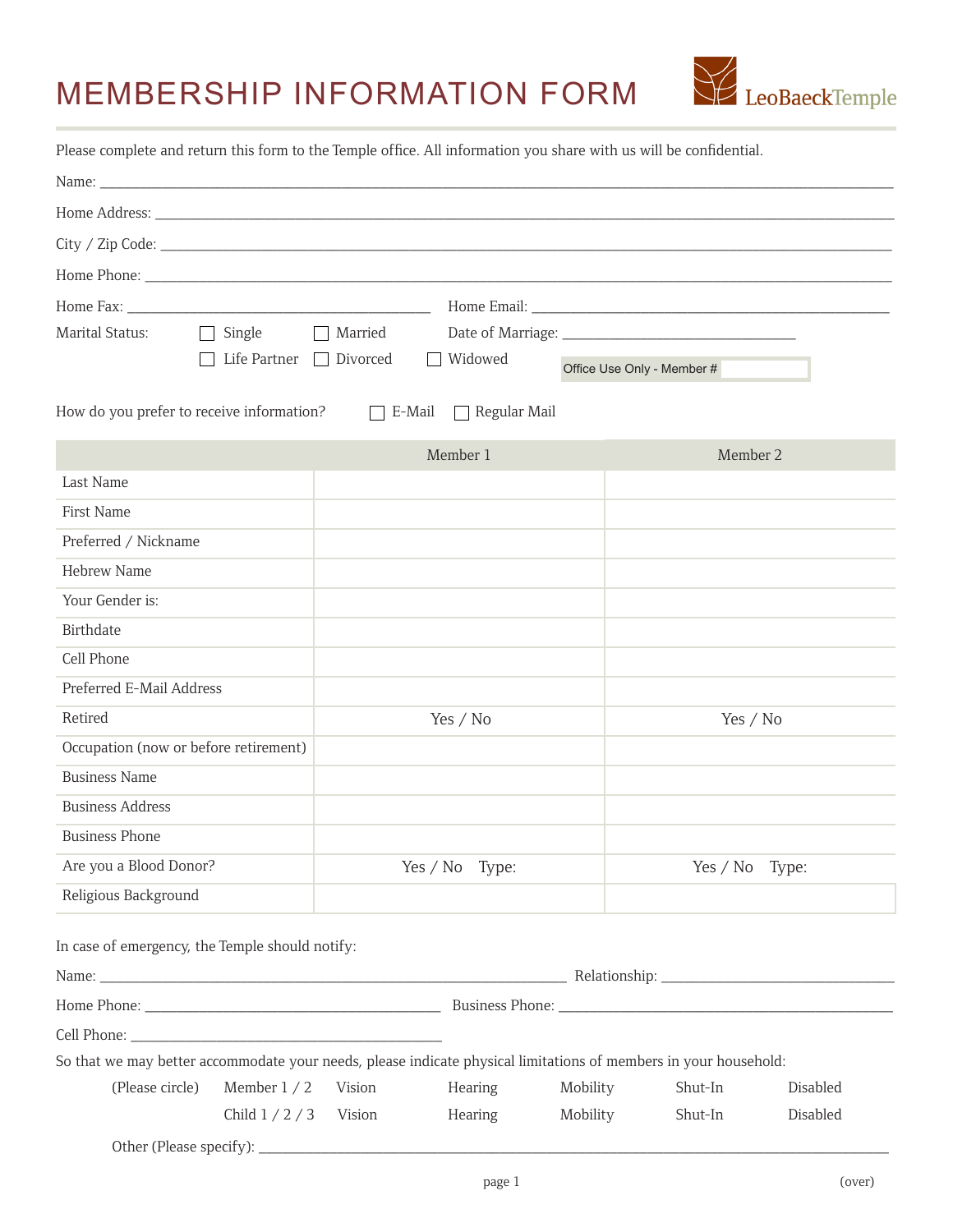| Children in your home 25 and under:                    | Child 1    | Child 2    | Child 3    |
|--------------------------------------------------------|------------|------------|------------|
| First Name                                             |            |            |            |
| Last Name                                              |            |            |            |
| Hebrew Name                                            |            |            |            |
| Your Child's Gender is:                                |            |            |            |
| Birthdate                                              |            |            |            |
| School Name                                            |            |            |            |
| Current Grade                                          |            |            |            |
| Are you interested in infant/toddler programs?         | Yes / $No$ | Yes / $No$ | Yes / $No$ |
| Are you interested in preschool?                       | Yes / $No$ | Yes / No   | Yes / No   |
| Are you interested in religious school?                | Yes / $No$ | Yes / $No$ | Yes / $No$ |
| Has your child attended religious<br>school elsewhere? | Yes / $No$ | Yes / $No$ | Yes / $No$ |
| Are you interested in B'nai Mitzvah?                   | Yes / $No$ | Yes / No   | Yes / No   |
| Is your child interested in the youth group?           | Yes $/$ No | Yes / No   | Yes $/$ No |

#### YAHRZEITS

| I / We prefer annual reminders by: (Please check one) | $\Box$ Secular Date<br>$\Box$ Hebrew Date* |               |
|-------------------------------------------------------|--------------------------------------------|---------------|
| Full English Name                                     | Relationship & To Whom                     | Yahrzeit Date |
|                                                       |                                            |               |
|                                                       |                                            |               |
|                                                       |                                            |               |
|                                                       | ---<br>_______                             |               |

\*Simply give us the secular month, date, and year, and we will convert it to the Hebrew date.

#### VOLUNTEER OPPORTUNITIES

Involvement in Temple life will enhance your experience. Please indicate your interests by checking any and all areas of interest:

|                             | Member 1 | Member 2 |
|-----------------------------|----------|----------|
| <b>Adult Learning</b>       |          |          |
| Caring Community            |          |          |
| Community of Elders         |          |          |
| Congregational Choir        |          |          |
| Development / Fundraising   |          |          |
| Greeters Corps              |          |          |
| <b>Holiday Celebrations</b> |          |          |
| LBT Men                     |          |          |
| LBT Softball Team           |          |          |
| LBT Women                   |          |          |
| Membership / Outreach       |          |          |
| Mindfulness                 |          |          |
| Purim Carnival              |          |          |
| Social Action               |          |          |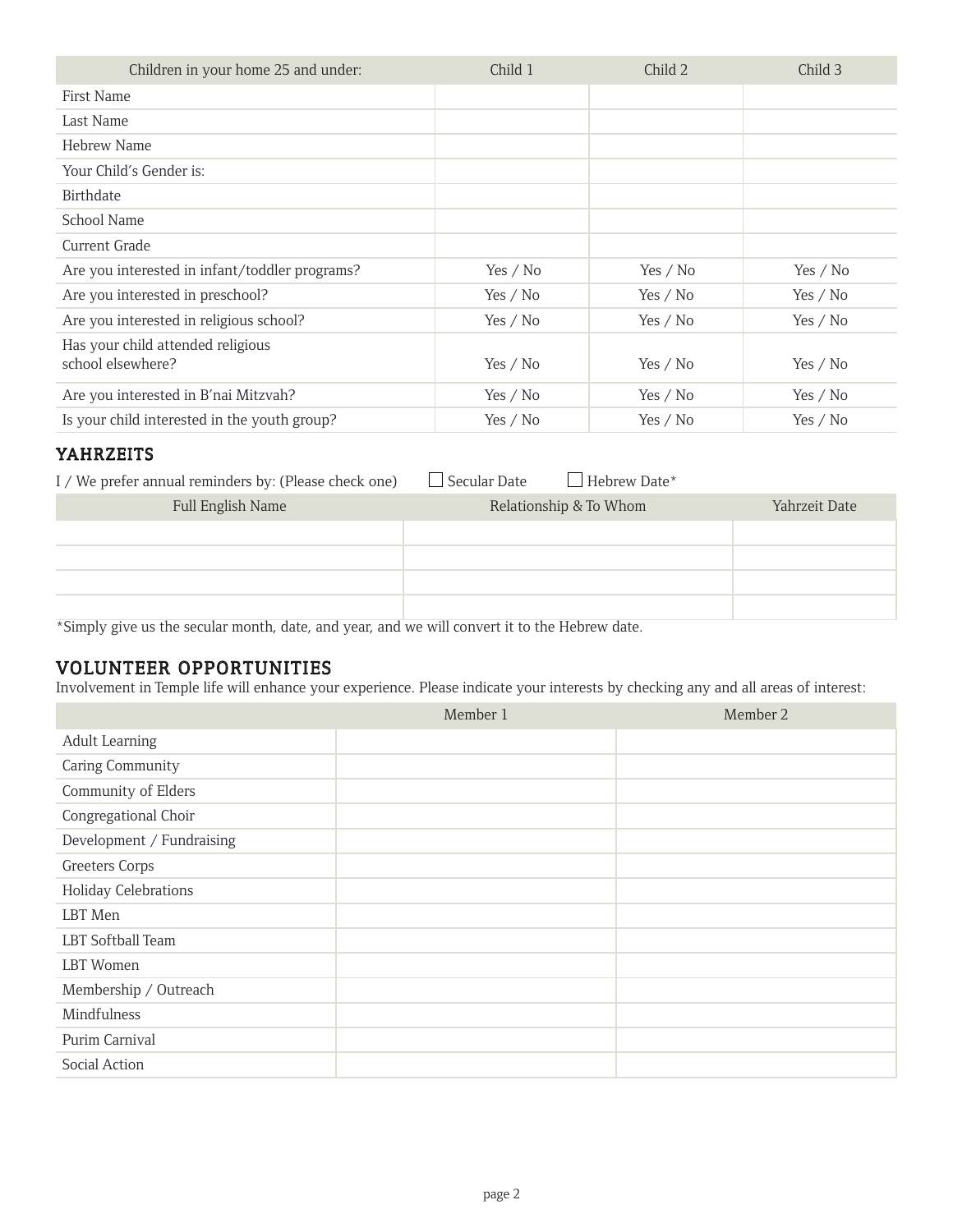### 2021-2022 MEMBERSHIP COMMITMENT FORM\*



| Name(s) |                                                                                                                                   | Member Number                     |
|---------|-----------------------------------------------------------------------------------------------------------------------------------|-----------------------------------|
|         | Membership Categories (Please check one and enter amount in "a" below)                                                            |                                   |
|         | Regular Family (2 Adults, age 36 and over)                                                                                        | \$4520                            |
|         | <b>Senior Family</b> (2 Adults, age 65 and over and retired)                                                                      | \$3500                            |
|         | Regular Single (1 Adult, age 36 and over)                                                                                         | \$3035                            |
|         | <b>Senior Single</b> (1 Adult, age 65 and over and retired)                                                                       | \$2760                            |
|         | <b>Children of Existing Members</b> (Age 36 and over)<br>(Reduced commitment - full dues in third year)                           | (see membership incentives table) |
|         | <b>Young Adult</b> $\[\]$ (Age 21 - 29) $\[\]$ (Age 30-32) $\[\]$ (Age 33 -35)<br>(Reduced commitment - full dues in fourth year) | (see membership incentives table) |
|         | <b>Associate Member</b><br>(For those who live out of town or are affiliated elsewhere)                                           | \$910                             |

#### Sustaining Tzedek at LBT

The Talmud teaches *"Kol Yisrael arevim zeh b'zeh"* – "all Jews are responsible for one another." In keeping with that value, Leo Baeck Temple has long embraced the conviction that members who are financially able should be counted upon to help those of our members who are less able to afford membership. Sustaining Tzedek at LBT maintains our egalitarian community, where no one is denied the opportunities of temple membership because of monetary difficulties. Please consider joining this group willing to fulfill the mitzvah of tzedakah by pledging an amount in addition to your standard membership contribution. Suggested donation levels: \$18,000, \$13,000, \$10,000, \$5,000, \$3,500, \$1,500, \$720, \$360 (enter amount, if applicable, in "b" below).

ARZA: the mission of ARZA is to further progressive Judaism in Israel. The Temple encourages all members to join ARZA. Dues are \$50 per year (enter amount, if applicable, in "c" below).

a) **MEMBERSHIP AMOUNT for 2021-2022** from category above  $\frac{1}{2}$ 

d) **TOTAL AMOUNT TO BE BILLED** (add lines a through c)  $\left| \mathbf{s} \right|$ 



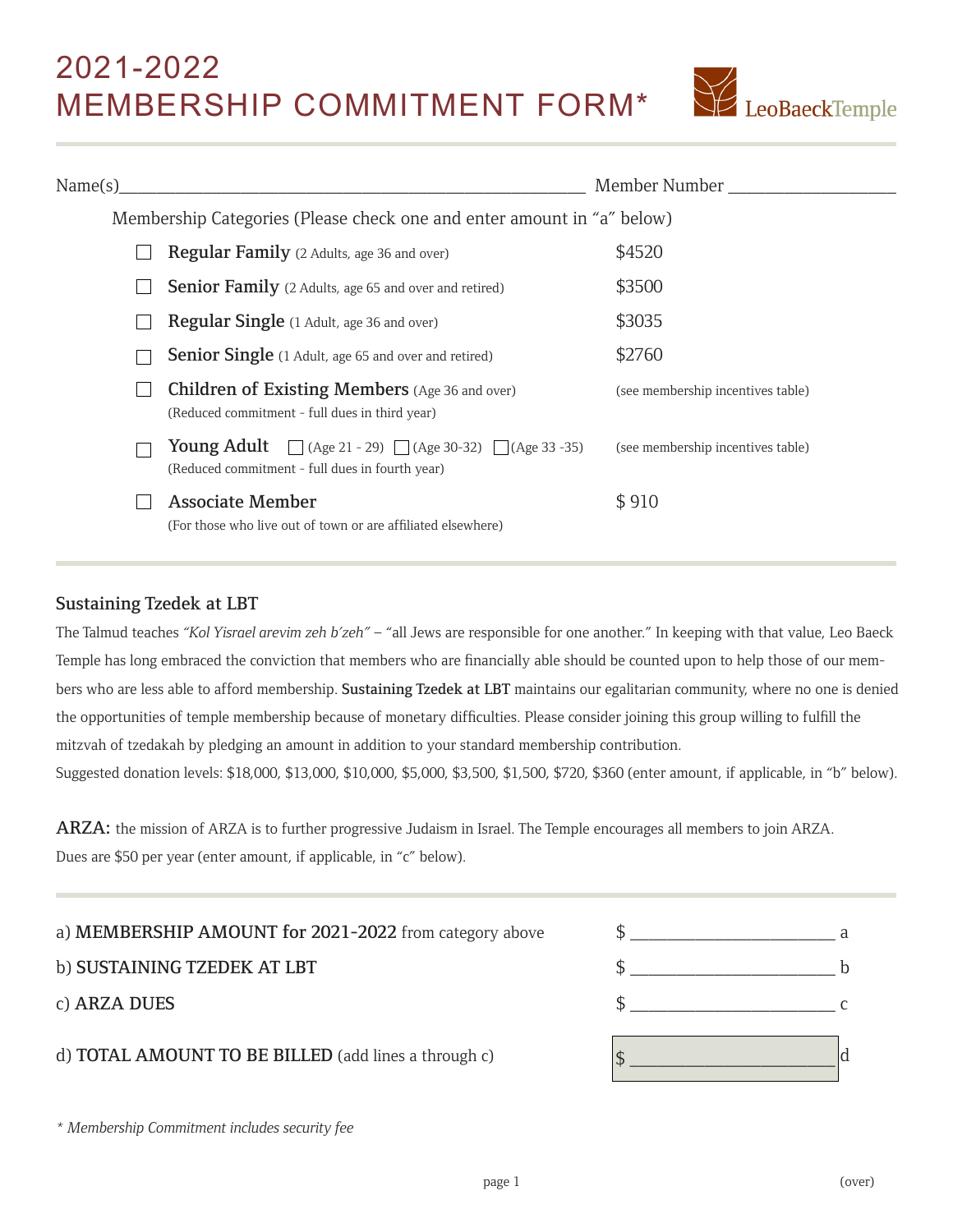## 2021-2022 MEMBERSHIP COMMITMENT FORM\*(continued)

 $\Box$  **Annually** (Due no later than  $7/31/21$ )  $\Box$  **Semi-Annually** (Half by 7/31/21, balance by 1/31/22) **Quarterly** (First quarter paid by  $7/31/21$ , second quarter paid by  $10/31/21$ , third quarter paid by 1/31/22, balance paid by 4/30/22) **Monthly** (10 monthly installments,  $7/31/21 - 4/30/22$ , due by the last day of each month) I/We would like to pay for my/our Membership as follows: (Please check one) Γ Date\_\_\_\_\_\_\_\_\_\_\_\_\_\_\_\_\_\_\_\_ Please Print Name(s) \_\_\_\_\_\_\_\_\_\_\_\_\_\_\_\_\_\_\_\_\_\_\_\_\_\_\_\_\_\_\_\_\_\_ \_\_\_\_\_\_\_\_\_\_\_\_\_\_\_\_\_\_\_\_\_\_\_\_\_\_\_\_\_\_\_\_\_\_ Member 1 Member 2  $Signature(s)$ Signature Member 1 Signature Member 2 Credit Card Option (circle one) VISA / MC Name on Card \_

 Card Number: \_\_\_\_\_\_\_\_\_\_\_\_\_\_\_\_\_\_\_\_\_\_\_\_\_\_\_\_\_\_\_\_\_\_\_\_\_\_\_\_\_\_\_\_\_\_\_\_\_ Expiration Date \_\_\_\_\_\_ /\_\_\_\_\_\_ Signature: \_\_\_\_\_\_\_\_\_\_\_\_\_\_\_\_\_\_\_\_\_\_\_\_\_\_\_\_\_\_\_\_\_\_\_\_\_\_\_\_\_\_\_\_\_\_\_\_\_\_\_\_

In keeping with Leo Baeck Temple's longstanding policy of ensuring that membership in our congregation is available, regardless of financial considerations, our Executive Director is available to assist our members, confidentially, when the standard membership commitment would prohibit their continued affiliation with the Temple, or would preclude an applicant from seeking and becoming a full member of the congregation.

If you have questions or wish to discuss your membership commitment, please call Abigail Goldberg Spiegel at 310.476.2861.

We will make every effort to accommodate your request.